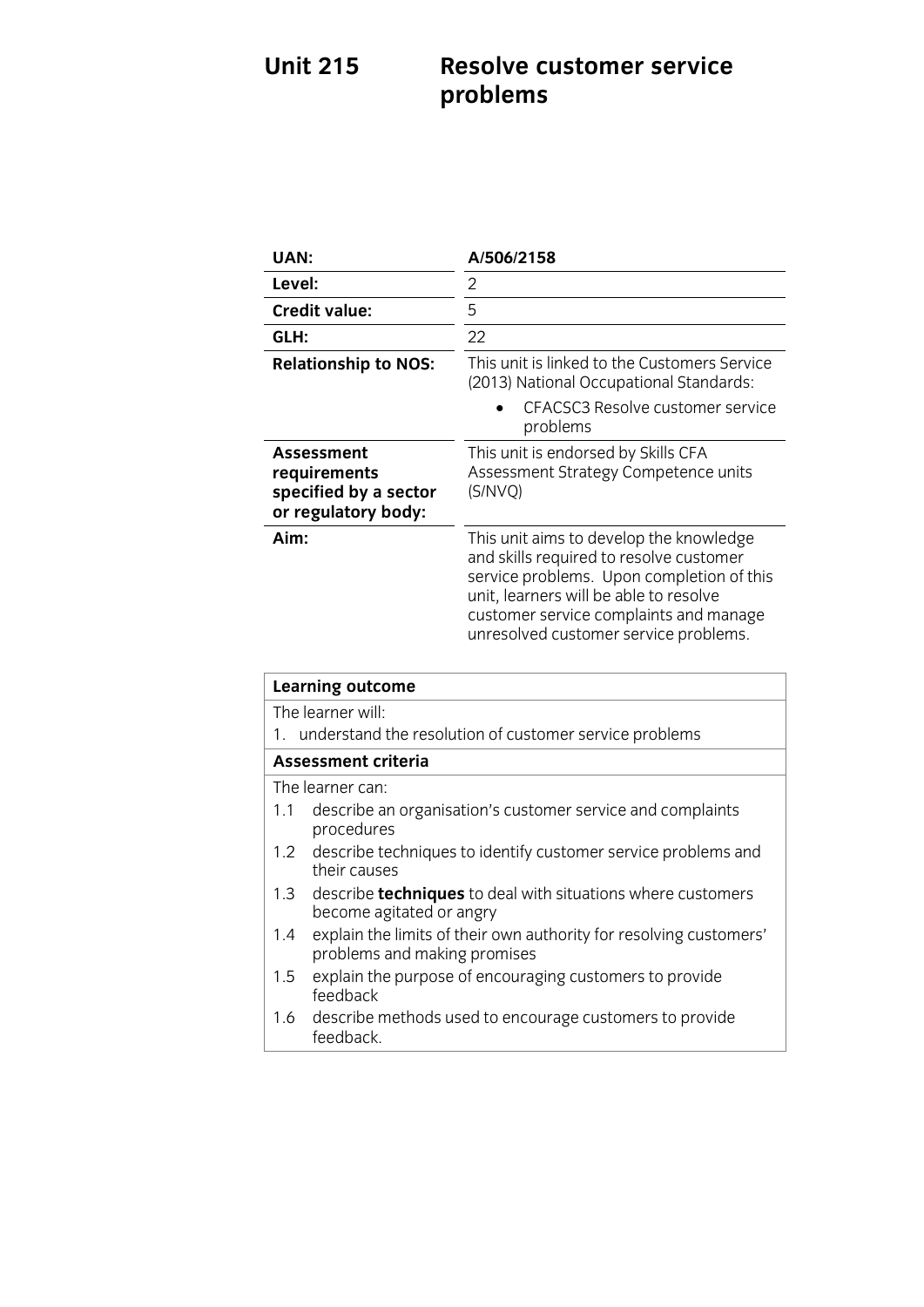## **Assessment guidance**

- **•** remain calm
	- listen<br>• <sup>talk</sup> c
	- talk clearly and confidently
	- remain in control
	- let them speak without interruption when they are angry
	- ask questions and speak slowly and with concern in tone when they are confused
	- $\bullet$  alter communication to suit the customer
	- ask for assistance from others where necessary<br>• if an angry customer try to move them from other
	- if an angry customer try to move them from other customers<br>but do not allow yourself to be alone with them and out of sight of colleagues sight of collections of collections of collections of collections of collections of collections of collections <br>Sections of collections of collections of collections of collections of collections of collections of collecti

- **Evidence** may be supplied by:
	- questioning
	- reflective account
	- legal and ethical requirements and organisational policies and procedures\*

# **Learning outcome**<br>The learner will:

2. be able to resolve customer service problems

### Assessment criteria

The learner can:

- 2.1 identify the nature and cause of customer service problems
- 2.2 identify **workable options** for resolving problems within organisational guidelines
- 2.3 use the most appropriate method of communication for dealing with customers
- 2.4 agree with customers the option that best meets their needs and those of the organisation
- 2.5 keep customers informed of progress
- 2.5 keep customers in the progress 2.6 fulfil promises made to customers during the **resolution**
- share customer feedback with others to improve the resolution 2.7 share customer feedback with of customer service problems
- Adhere to **organisational policies and procedures, legal and** 2.8 Adhere to **organisational policies and procedures, le**<br> **ethical requirements** when resolving customer service **broblems**. problems.

# **Assessment guidance**

are options that balance the needs of the customer and the organisation. organisation.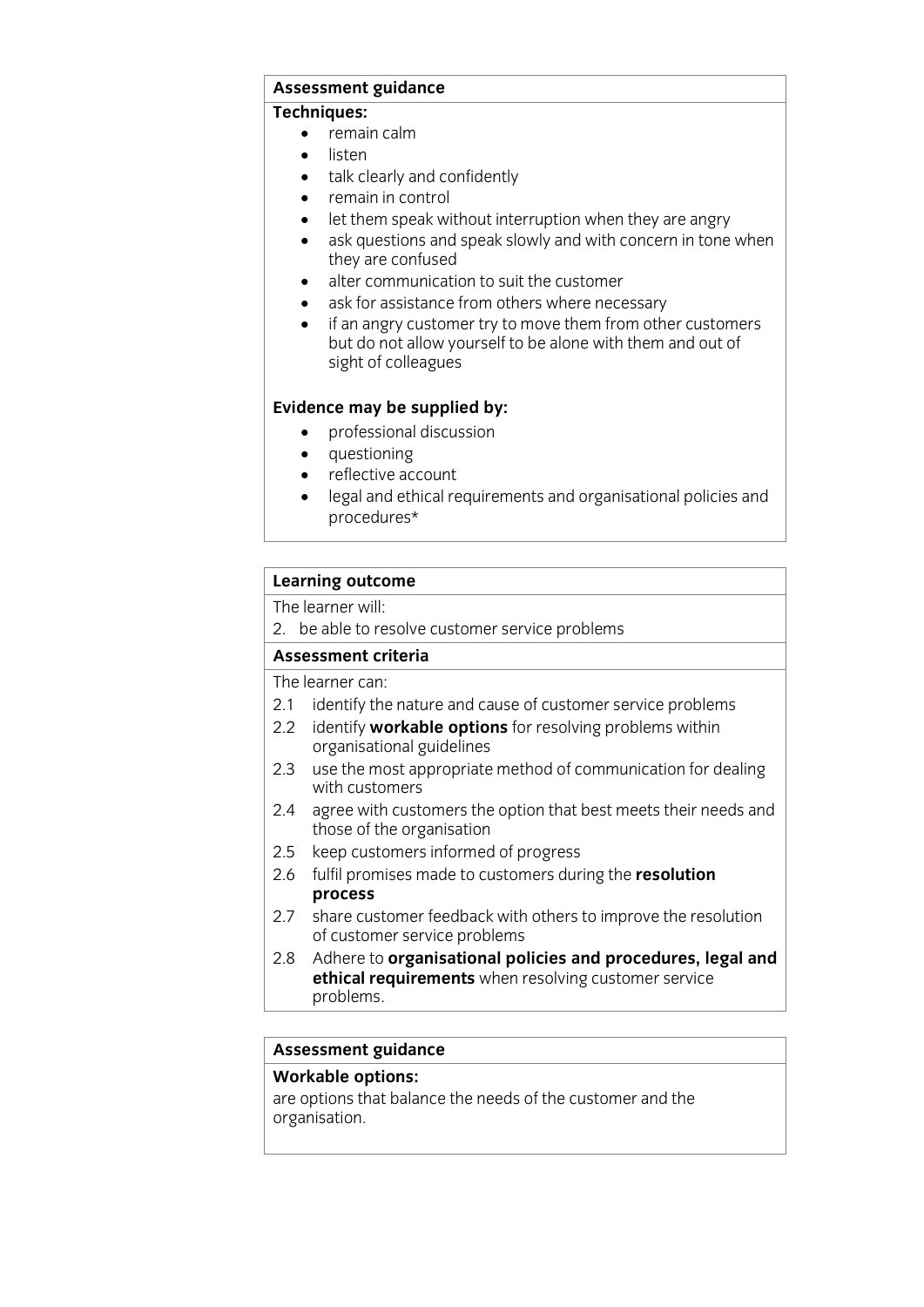**Resolution process:**<br>is the process carried out to solve the customer service problem which is the process carried customer and concerned control problem military.<br>may require some form of negotiation and compromise may require some form of negotiation and compromise.

- **Cross and responsibilities showing limits of authority** 
	- service offer
	- handling of customer issues

### **Legal requirements:**

eg

- Sale of Goods Act (Sale and Supply of Goods to Consumers<br>Regulations)
- Trade Descriptions Act
- Data Protection Act
- Equality Act

### **Ethical requirements**:

eg

- organisational principles
- values
- fairness

- **Existence may be supplied by:**<br> **o** observation
	- witness testimony
	- customer records\*
	- professional discussion
	- questioning
	- reflective account
	- service offer\*
	- documentation\*<br>• legal and ethical
	- legal and ethical requirements and organisational policies and procedures the second second second second second second second second second second second second second second second second second second second second second second second second second second second second second seco

# **Learning outcome**<br>The learner will:

 $2 \cdot$  he able to m  $\frac{3}{2}$ . because unresolved customer service problems

**Assessment criteria**<br>The learner can:

- 3.1 explain to customers the reasons why problems cannot be resolved
- 3.2 refer customers to other **sources of help** if their problems cannot be resolved. <u>cannot be resolved.</u>